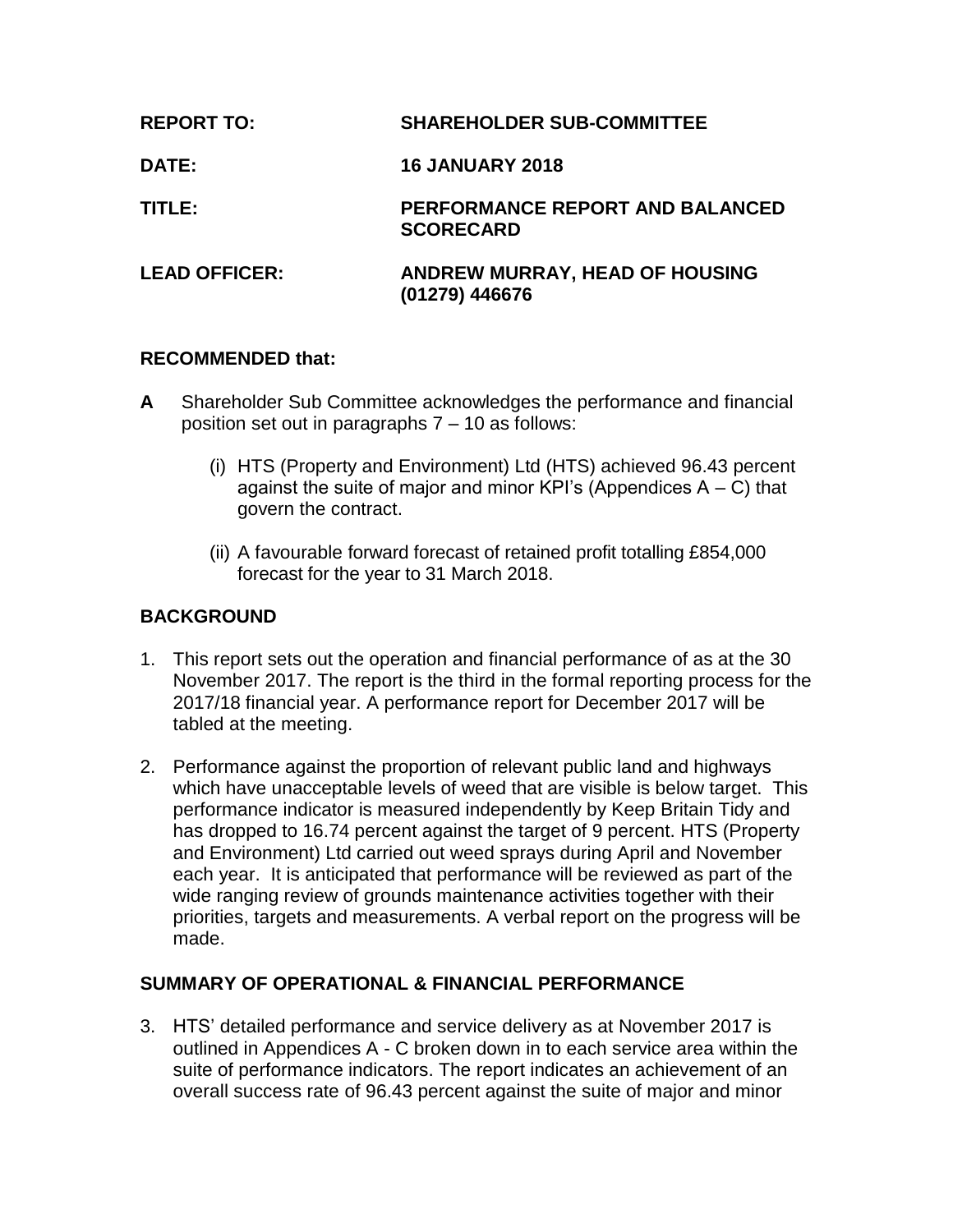KPI's that govern the contract.

- 4. Performance against the proportion of relevant public land and highways which have unacceptable levels of weed that are visible is below target. This performance indicator is measured independently by Keep Britain Tidy and has dropped to 16.74 percent against the target of 9 percent. HTS carried out weed sprays during April and November each year. It is anticipated that performance will be reviewed as part of the wide ranging review of grounds maintenance activities together with their priorities, targets and measurements. A verbal report on the progress will be made.
- 5. In addition, urgent requests for repair works completed within five days from report are below target. Two jobs were completed outside of target time reducing performance to 83.33 percent for non-housing property.
- 6. HTS was established to deliver repairs and environmental maintenance services previously carried out by Kier Harlow Ltd. In setting up a Local Authority Trading Company (LATC), the Council has created a business that can generate income for the Council, trade externally, and deliver core services to a high standard. The Business Plan and Balanced Scorecard outlining priorities for delivery were approved in November 2016 and details of progress on the delivery of priorities is outlined in Appendix D.
- 7. The controllable budgets assigned to HTS are managed within an existing Annual Service Charge (ASC) payment, uplifted for inflation. As a result of the in-year transition from Kier Harlow Ltd from 1 February 2017 there is a fourteen month reporting period and totals £20,359,000.
- 8. In addition, the Cabinet have awarded £5.8 million of Housing Capital Business Cases for 2017/18 as part of the Council's wider Housing Investment Programme (HIP). The new Services Agreement allows the Council to award housing capital works on a year by year basis to this value up to 2020/21.
- 9. The Sub-Committee noted at a previous meeting that Cabinet had approved the provision of a loan of up to £1.4 million to support the set up costs of HTS. The loan was to cover normal business start-up costs and to ensure that state aid rules were not breached. The loan continues to be repaid at £20,000 per month and the balance as at November 2017 was £994,000. Interest of £4,000 up to November 2017 has been paid to the Council.
- 10. Current progress and financial forward forecasting for HTS (post the major procurement exercises e.g. fleet, specialist vehicles, insurance and materials) including the repayment of the loan, is outlined in the updated Shareholder statement. A review of trading to November 2017 indicates a projected retained profit being forecasted for 2017/18 of £854,000. This is outlined in